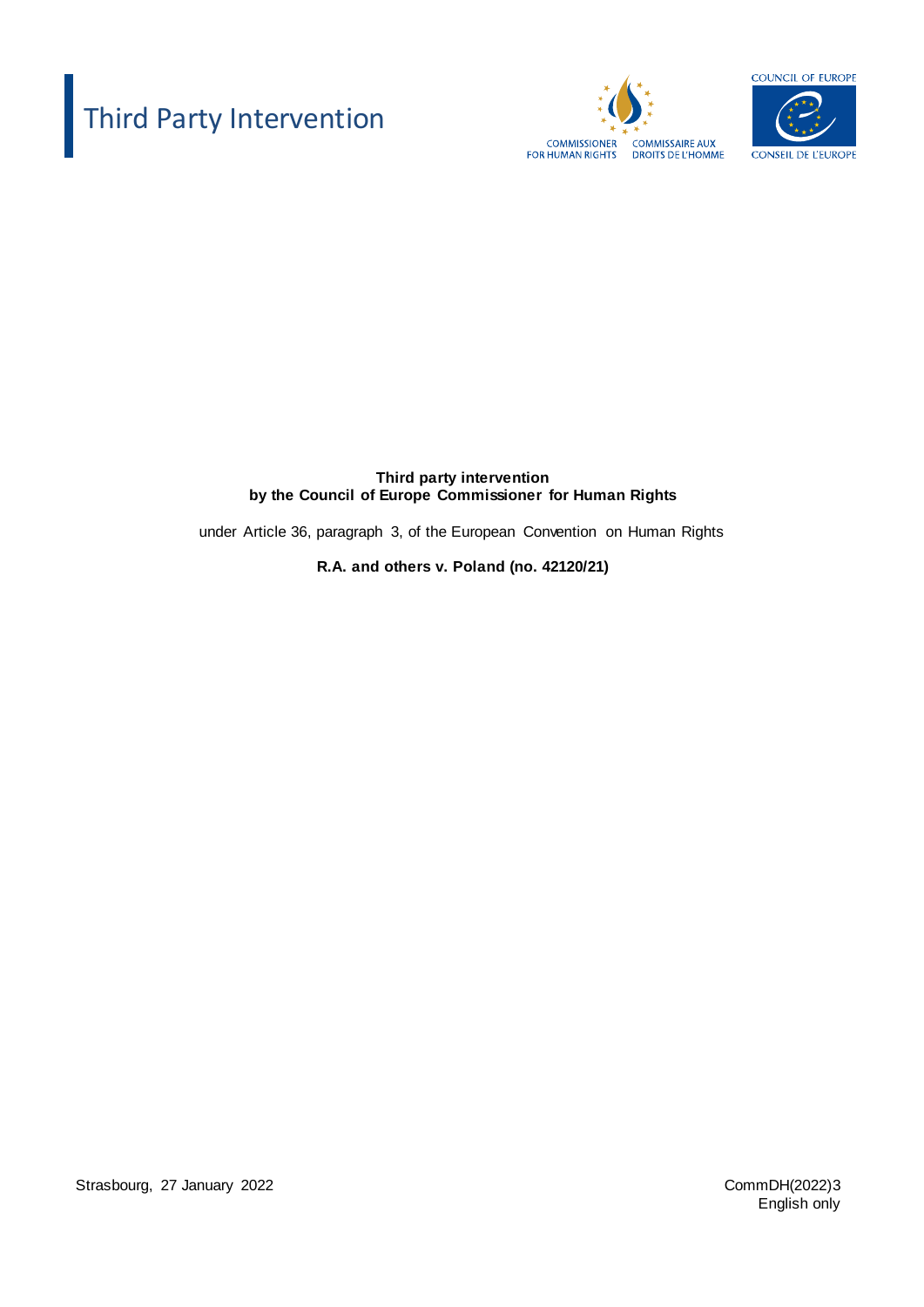## **Introduction**

- 1. On 16 December 2021, the Council of Europe Commissioner for Human Rights (hereinafter: 'the Commissioner') informed the European Court of Human Rights (hereinafter: 'the Court') of her decision to intervene as a third party in the Court's proceedings, in accordance with Article 36, paragraph 3, of the European Convention on Human Rights (hereinafter: 'the Convention'), and to submit written observations on the case of *R.A. and others v. Poland* (no. 42120/21) concerning the situation of migrants and asylum seekers stranded on the border between Poland and Belarus.
- 2. According to her [mandate,](http://wcd.coe.int/ViewDoc.jsp?id=458513) the Commissioner promotes the effective observance of human rights; assists member states in the implementation of Council of Europe human rights instruments, in particular the Convention; identifies possible shortcomings in laws and practices concerning human rights; and provides advice and information regarding the protection of human rights across the region.<sup>1</sup>
- 3. The present intervention aims to draw attention to several aspects of the situation of persons stranded on Poland's border with Belarus, in particular the issue of their access to humanitarian assistance and legal aid; their humanitarian, material and sanitary conditions; their summary returns ("pushbacks") to Belarus; and their treatment by Polish and Belarusian authorities and security forces. More generally, it aims to place the instant case in the wider context of pushbacks of persons attempting to cross the borders of Council of Europe members states in an irregular manner outside of official border crossing points. The intervention is based on the Commissioner's [work](https://www.coe.int/en/web/commissioner/country-monitoring/poland) on Poland and her continuous monitoring of the human rights situation in the country, as well as her extensive [thematic work](https://www.coe.int/en/web/commissioner/thematic-work/migration) on the issue of migration and human rights, in particular devoted to the issue of pushbacks by member states.<sup>2</sup> In particular, it draws on the mission carried out by the Commissioner from 15 to 18 November 2021 ("the mission") and her statements published on 19 November and 1 December 2021. 3
- 4. Section I contains the Commissioner's observations on the limited availability of humanitarian assistance and legal aid to migrants and asylum seekers stranded on Poland's border with Belarus and the pattern of intimidation and harassment of persons involved in the provision of such help to migrants and asylum seekers. Section II provides an overview of the situation regarding the migrants' and asylum seekers' access to procedures for international protection, focusing on the evolution of Poland's legal framework, the repeated and systematic practice of summary returns and the unavailability of adequate legal safeguards. In Section III, the Commissioner shares her observations on the humanitarian situation and the human rights of persons trapped on Poland's border with Belarus. Section IV contains the Commissioner's observations on Poland's laws and practices in view of its obligations under the Convention and stresses the importance of the case in relation to the wider issue of pushbacks occurring on Europe's borders. The four sections are followed by the Commissioner's conclusions.

## **I. Lack of access to humanitarian assistance and legal aid, and its practical implications**

*State of emergency*, *ban on access to border areas, and the practical implications for the availability of humanitarian and legal assistance on Poland's border with Belarus*

5. On 2 September 2021, a state of emergency was declared in Poland by the President of the Republic upon a request from the Polish government, motivated by possible threats to security and public order in part of the territory of Poland. The President's decree was approved by the lower house of the Polish parliament, the Sejm, on 6 September 2021. The state of emergency, initially

<sup>&</sup>lt;sup>1</sup> [Resolution \(99\)](https://wcd.coe.int/ViewDoc.jsp?id=458513) 50 on the Council of Europe Commissioner for Human Rights, adopted by the Committee of Ministers on 7 May 1999.

This has included w ritten dialogue on the issue of summary returns with at least eight member states; four country visits in which summary returns and related issues of access to asylum w ere addressed; two thematic publications on the prevention of unlawful returns of persons crossing the Mediterranean; the submission to the Court of observations in three cases; and numerous statements and other interventions; all based on the monitoring of this issue, carried out by the Commissioner across the Council of Europe area on a continuous basis.<br><sup>3</sup> "Commissioner calls for immediate access of international and national human rights actors and media to Poland's border w*i*th

Belarus to end human suffering and violations of human rights", <u>statement</u> by the Commissioner, 19 November 2021; "New legislation perpetuates restrictions and obstacles to protection of human rights on Poland's eastern border"[, statement](https://www.coe.int/en/web/commissioner/-/new-legislation-perpetuates-restrictions-and-obstacles-to-protection-of-the-human-rights-of-migrants-and-refugees-on-poland-s-eastern-border) by the Commissioner, 1 December 2021.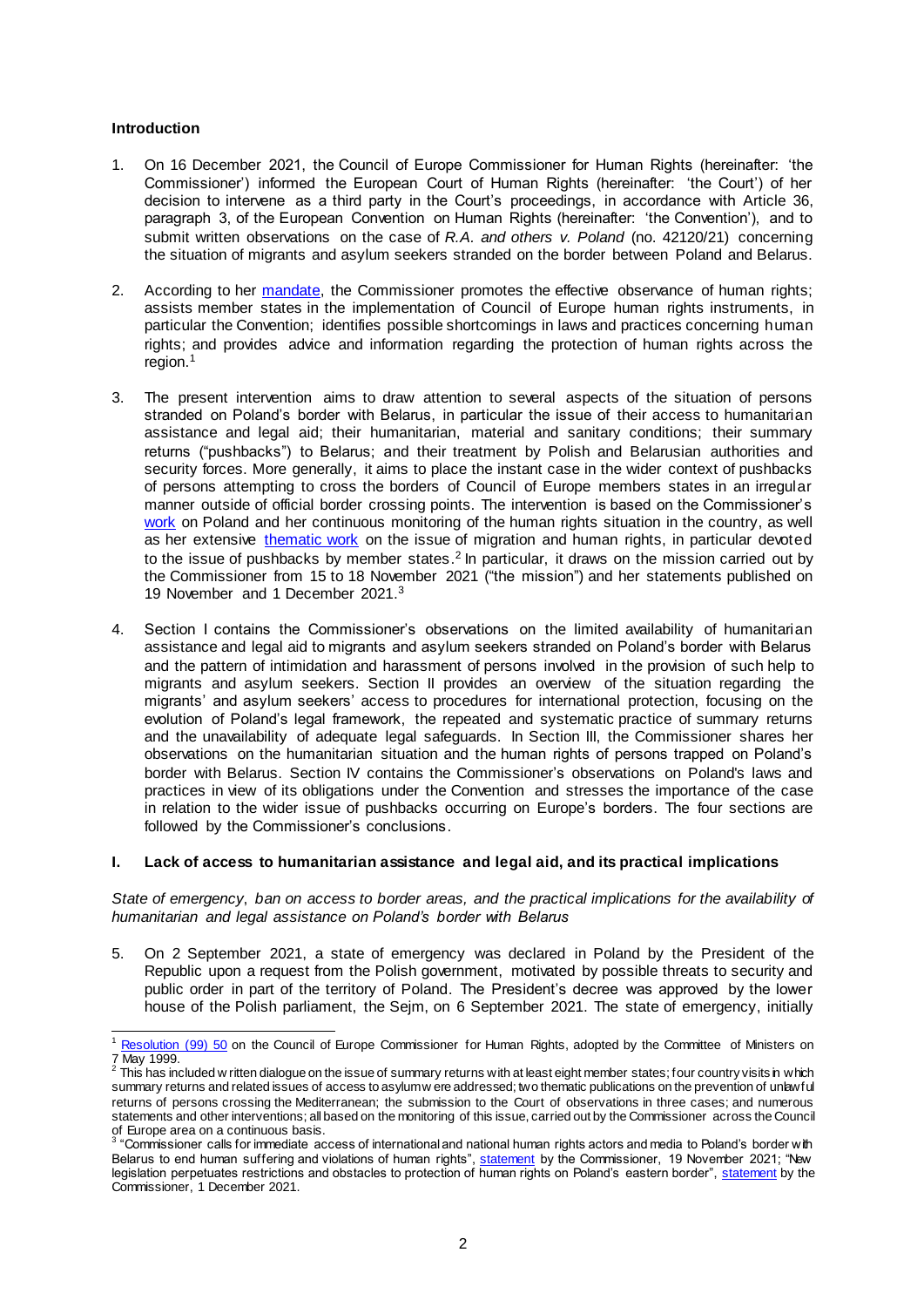put in place for a period of 30 days, was extended once on 1 October 2021 by another 60 days – the maximum duration allowed under Poland's Constitution. Restrictions imposed as part of the state of emergency, set out in more detail in a [decree](https://isap.sejm.gov.pl/isap.nsf/download.xsp/WDU20210001613/O/D20211613.pdf) adopted by the government, meant that humanitarian and human rights actors, civil society organisations and independent human rights monitors, with the exception of the Office of the Polish Ombudsman, were not allowed to access the so-called "exclusion zone" (hereinafter: 'exclusion zone' or 'zone') which covered 183 municipalities located adjacent to Poland's border with Belarus. The state of emergency expired on 1 December 2021.

- 6. On 30 November 2021, the Sejm passed a set of amendments to Poland's Border Protection Act. The new rules authorised the Minister of Internal Affairs and Administration to impose restrictions on freedom of movement similar to those imposed by the state of emergency, in areas located within 15 kilometres of Poland's external border of the Schengen zone. The new rules authorised local border guard commanders to allow persons and "in particular, the media", into the restricted area, but there are no explicit provisions on access by humanitarian organisations. Although the Polish Senate's legislation bureau deemed those amendments to be unconstitutional, they were eventually adopted by the Sejm. Poland's President signed the law on the evening of 30 November, allowing the new rules to enter into force as soon as the state of emergency expired. On the basis of the new rules, the Minister of Internal Affairs and Administration immediately adopted a new decree extending the above-mentioned restrictions for three months.
- 7. Although, since early December 2021, selected media were given access to the exclusion zone after obtaining prior accreditation from local commanders of the Border Guard, this access remains strictly regulated.<sup>4</sup> In particular, the journalists are closely accompanied and driven around in Border Guard cars along pre-determined routes.
- 8. The lack of transparency and public scrutiny of the situation in the exclusion zone since it was instituted has limited opportunities to assess the Polish authorities' own efforts to meet the immediate humanitarian needs of persons at its borders and on its territory. While the Polish government has itself reported having prepared humanitarian assistance, it has repeatedly claimed that it was unable to deliver the assistance due to the persons involved being on the territory of Belarus. The Commissioner notes that although in August 2021, the Polish government sent to the border with Belarus a truck filled with humanitarian assistance intended for migrants and asylum seekers stranded there, it has made clear that the assistance would only be delivered if it were allowed onto the territory of Belarus. After several days of waiting and unsuccessful diplomatic demarches requesting permission of the Belarusian authorities to cross into Belarus, the truck was eventually recalled from the border.<sup>5</sup> In this context, when visiting two local border guard stations located just outside the exclusion zone, the Commissioner was shown storage rooms filled with donated humanitarian aid items, which appeared to have remained largely unused despite the clear humanitarian emergency in the border region.
- 9. While the Commissioner heard several stories of individual Polish border guards providing migrants and asylum seekers with some limited assistance, such as small food items or water, such examples were invariably framed as instances of border guards acting on their own initiative and out of their own sense of moral duty, and in contrast to, rather than as part of, an official policy. More generally, the Commissioner was informed by various people she spoke with that the overall approach was one in which the denial of humanitarian assistance was part of the broader policy of deterrence, leaving people stuck – as discussed in section III – in a dire humanitarian situation at the Polish-Belarusian border.
- 10. The ban on access to the exclusion zone means that despite repeated requests, organisations and actors providing humanitarian assistance, including the Polish Red Cross, as well as organisations and actors providing legal aid and carrying out human rights monitoring, have been deprived of access to people in need of help in that zone. An emergency response team from the international NGO Doctors without Borders (Médecins Sans Frontières, MSF), present near the border since October 2021, ended up pulling out from the border area in early January 2022 citing the repeated

  $^4$  See also, "'Safari', czyli dziennikarska w izytacja granicy pod ścisłymnadzorem" ("A "safari", or the strictly controlled media visit to the border"), <u>press article</u> (in Polish), Gazeta Wyborcza, 4 December 2021.<br><sup>5</sup> "Ciężarów ka z pomocą humanitarną w ycofana z granicy. Poczeka na zmianę decyzji Mińska" ("Truck w ith humanitarian aid

w ithdraw n from the border pending Minsk's authorisation to enter["\), press artic](https://wiadomosci.onet.pl/bialystok/bialorus-tir-z-pomoca-humanitarna-wycofany-z-granicy-poczeka-na-zmiane-decyzji/1z8khv3)le (in Polish), Onet, 29 August 2021.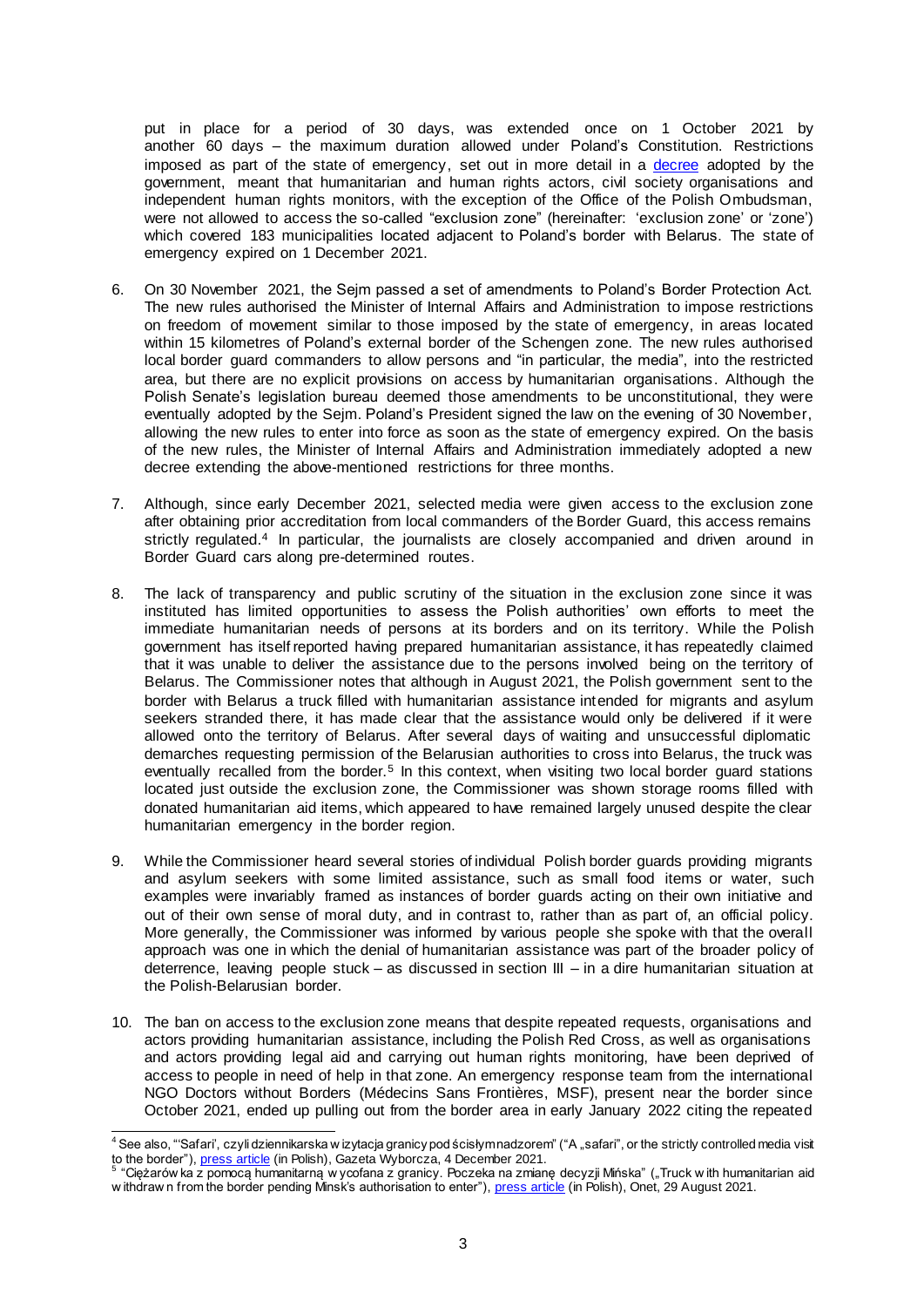refusal by the Polish authorities to allow it access to the exclusion zone as the reason for its decision.<sup>6</sup>

11. While some large humanitarian and charity organisations as well as local communities have collected and made available a considerable amount of humanitarian assistance, their lack of direct access to the exclusion zone means that much of this help cannot reach its intended recipients. The burden of delivering assistance to migrants and asylum seekers on the fringes of, and within, the exclusion zone has therefore fallen almost exclusively on the shoulders of local residents in the zone, activists and volunteers, who collect and deliver warm clothes, drinking water, food and first aid kits, summon medical assistance for those in need, and facilitate their safe exit from the woods.<sup>7</sup> The Commissioner met and discussed with several such persons, many of whom had been involved in the provision of humanitarian aid and legal assistance near Poland's border with Belarus since August 2021.

#### *Intimidation and harassment of persons defending the human rights of migrants and asylum seekers*

- 12. The limited availability of humanitarian and legal assistance to migrants and asylum seekers trapped in the woods on Poland's border with Belarus is further compounded by the chilling effect of harassment and intimidation targeting organisations and people, including local residents, providing such help. Some of the persons the Commissioner spoke with complained to her about having been intimidated by members of the Polish Border Guard, including in areas located outside of the exclusion zone. Such intimidation involved, for example, being verbally abused for helping migrants and asylum seekers, subjected to lengthy and intrusive questioning and personal searches, or held at gunpoint during ID checks by members of the Polish security services. Legal representatives of migrants and asylum seekers claimed that the Border Guard attempted to discourage them from filing asylum claims on behalf of their clients or pressured them to withdraw claims already made. Some volunteers told the Commissioner that criminal proceedings had been instituted against them in connection with the help they had provided to migrants and asylum seekers. Volunteers also alleged that vigilante far-right groups roamed the woods in search of migrants, robbing and harassing any migrants or asylum seekers they found along their way.
- 13. During her mission, the Commissioner herself witnessed the verbal harassment of volunteer activists by members of the Border Guard. The Commissioner was also dismayed to hear that on the night of 13 November 2021, unidentified assailants had vandalised cars belonging to a group of volunteer medics providing first aid to persons in need on the border. On 25 November 2021, a volunteer interpreter working with a coalition of Polish humanitarian and human rights NGOs was manhandled and [intimidated](https://twitter.com/MaryLawlorhrds/status/1464356333860401157) by unidentified armed men in uniform. On 15 December 2021, several dozen police officers armed with automatic weapons conducted an all-night search of the premises of a humanitarian help point operated by a civil society organisation, questioned the volunteers present and confiscated their equipment; the police action was allegedly in connection with an ongoing investigation concerning a case of assistance in illegal border crossing. On 10 January 2022, volunteer activists from another organisation who were assisting a young migrant with a medical condition were reportedly threatened by unidentified armed men in uniform, who confiscated their equipment.<sup>8</sup> The Commissioner considers that the pattern of incidents such as the ones described above is restricting the provision of vital humanitarian assistance and legal aid to migrants and asylum seekers trapped in the woods on Poland's border.

## *Stigmatisation of migrants and refugees*

14. The Commissioner notes that stigmatising anti-migrant and anti-refugee narratives have been used in the past by high-ranking government figures and public officials in Poland, in particular in the

<sup>8</sup> "Poland-Belarus Border. Unknow n Men in Military Uniforms Threaten Human Rights Activists with Firearms", **press article**, Gazeta Wyborcza, 12 January 2022; "Ciężko chorego 18-latka z Syrii straż zabiera ze szpitala i w yrzuca nad ranem na Białoruś" ("Border Guard takes seriously ill 18-year-old Syrian from hospital, pushes him back to Belarus")[, press article](https://oko.press/sluzby-strasza-aktywistow-karetka-wywozi-chlopaka-nocna-interwencja-kolo-mielnika) (in Polish), OKO.press, 11 January 2022.

ection of the moder after being blocked from assisting people", [press statement,](https://www.msf.org/msf-leaves-polish-border-after-being-blocked-assisting-migrants-and-refugees) Médecins Sans Frontières (MSF),<br>Final and the MSF (MSF), and the moder of the from the moder of the moder of the moder of the moder of the fr 6 January 2022.

See, in particular, "Humanitarian crisis at the Polish-Belarusian border[", repor](https://minorityrights.org/grupa-granica-report-1)t, Grupa Granica, 10 December 2021.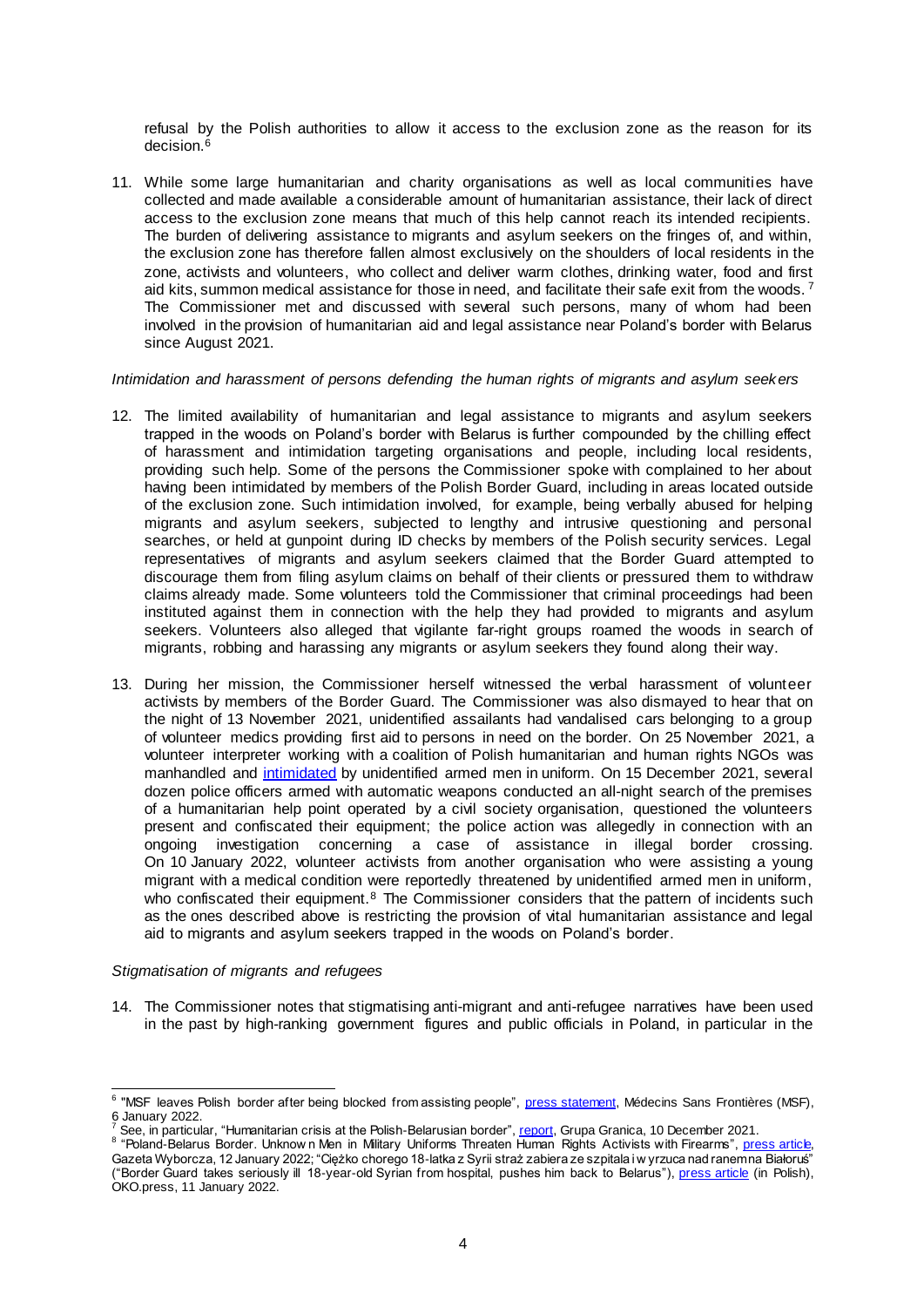context of parliamentary elections.<sup>9</sup> She was dismayed to hear a similarly stigmatising narrative used again at a joint press conference held on 27 September 2021 by Poland's Minister of Internal Affairs and Administration, Minister of Defence, and Commander-in-chief of the Border Guard. During the conference, violent and pornographic photos and videos said to be found on phones confiscated from migrants and asylum seekers were put on display, with the apparent aim of associating migrants and refugees with religious extremism, zoophilia and paedophilia. <sup>10</sup> The Polish public broadcaster TVP later aired parts of the conference in its evening news programme, with the title "He raped a cow and wanted to enter Poland? Details on migrants at the border", conflating irregular migration with zoophilia in the eyes of the audience.<sup>11</sup> The government media coverage of the situation at the border has been characterised by the use of bellic ose language and military terminology, contributing to the stigmatisation of the people stranded at the border, reinforcing the public sentiment of danger and contributing to an atmosphere of fear.

## **II. Access to procedures for international protection**

*Evolution of the relevant legislation and the availability of legal safeguards*

- 15. A [decree](https://isap.sejm.gov.pl/isap.nsf/download.xsp/WDU20210001536/O/D20211536.pdf) issued by Poland's Minister of Internal Affairs and Administration on 20 August 2021 amended an earlier decree on the temporary suspension or restriction of border traffic at certain border crossing points, by adding a provision allowing Poland's security services to remove any person who had crossed the border outside of an official and open border crossing point. The amended decree, which entered into force on 21 August 2021, did not provide for any exceptions for persons seeking international protection, thereby significantly limiting the possibility of applying for international protection by foreigners entering Poland's territory in an irregular manner. 12
- 16. A set of amendments to Poland's 2013 Foreigners' Act, passed by the Sejm on 14 October 2021, cemented these changes in the form of a statute by empowering Border Guard unit commanders to order the removal of any person having crossed the border outside of an official border crossing. Although such removal orders are liable to appeal, the appeal does not have a suspensive effect; as a result, orders are immediately enforceable and come with a ban on re-entry into Poland and the entire Schengen area for a set period of between six months and three years. The new legislation further amended Poland's 2003 Act on granting protection to foreigners in Poland by allowing the authorities to disregard applications for international protection made by foreigners stopped immediately after having crossed the border outside of an official border crossing, unless they arrived directly from a territory where their lives or freedoms are at risk of persecution or serious harm, gave credible reasons for crossing the border illegally and claimed asylum immediately upon crossing the border. The amendments, which had been criticised by, among others, the OSCE Office for Democratic Institutions and Human Rights (ODIHR) and the UN High Commissioner for Refugees (UNHCR), entered into force on 26 October 2021. 13

#### *Summary returns at Poland's border with Belarus*

l

17. The Commissioner observes that the Polish Border Guard, assisted by other armed formations deployed by Poland on its eastern border, has been repeatedly and systematically pushing migrants and asylum seekers found in Polish territory back over the border to Belarus. Figures [made available](https://www.strazgraniczna.pl/pl/aktualnosci/9689,Nielegalne-przekroczenia-granicy-z-Bialorusia-w-2021-r.html) by the Polish Border Guard in early 2022 accounted for 39,697 "attempts to cross

<sup>&</sup>lt;sup>9</sup> See, for example, "Migrants carry 'parasites and protozoa,' warns Polish opposition leader", <u>press article</u>, Politico, 14 October 2015; "Poland's president w arns of refugees bringing epidemics", <u>press article</u>, Aljazeera, 18 October 2015; see also, *M.K. and others v. Poland*, applications nos. 40503/17, 42902/17 and 43643/17, judgment of the European Court of Human Rights, 23 July 2020, in para. 115.

<sup>&</sup>lt;sup>10 "</sup>Polish Minister of Interior Presents False Evidence Framing Refugees for Bestiality", **press article**, Gazeta Wyborcza, 29 September 2021.<br><sup>11</sup> "An Asylum Seeker's Wrenching Choice: Stay on the Run or Save His Child's Life", <u>press article</u>, the New York Times,

<sup>6</sup> October 2021. See also, [https://www.tvp.info/56071419/zoofilia-wsrod-imigrantow-zgwalcil-krowe-chcial-dostac-sie-do-polski-](https://www.tvp.info/56071419/zoofilia-wsrod-imigrantow-zgwalcil-krowe-chcial-dostac-sie-do-polski-szczegoly-ujawniaja-polskie-sluzby-konferencja-mon-i-mswia-27092021)

<sup>&</sup>lt;u>[szczegoly-ujaw niaja-polskie-sluzby-konferencja-mon-i-msw ia-2709202](https://www.tvp.info/56071419/zoofilia-wsrod-imigrantow-zgwalcil-krowe-chcial-dostac-sie-do-polski-szczegoly-ujawniaja-polskie-sluzby-konferencja-mon-i-mswia-27092021)1</u><br><sup>12</sup> While marking the formal continuation of an existing practice, see paragraph 17 below .

<sup>&</sup>lt;sup>13</sup> Urgent opinion on draft amendments to the Foreigners' Act and the Act on Granting Protection to Aliens on the Territory of the Republic of Poland and ministerial regulation on temporary suspension of border traffic at certain border crossing[s, opinion](https://www.osce.org/files/f/documents/3/3/498252_0.pdf), OSCE Office for Democratic Institutions and Human Rights (ODIHR), MIG-POL /428/2021, 10 September 2021; UN High Commissioner for Refugees (UNHCR), UNHCR [observations](https://www.refworld.org/docid/61434b484.html) on the draft law amending the Act on Foreigners and the Act on Granting Protection to Foreigners in the territory of the Republic of Poland (UD265), 16 September 2021.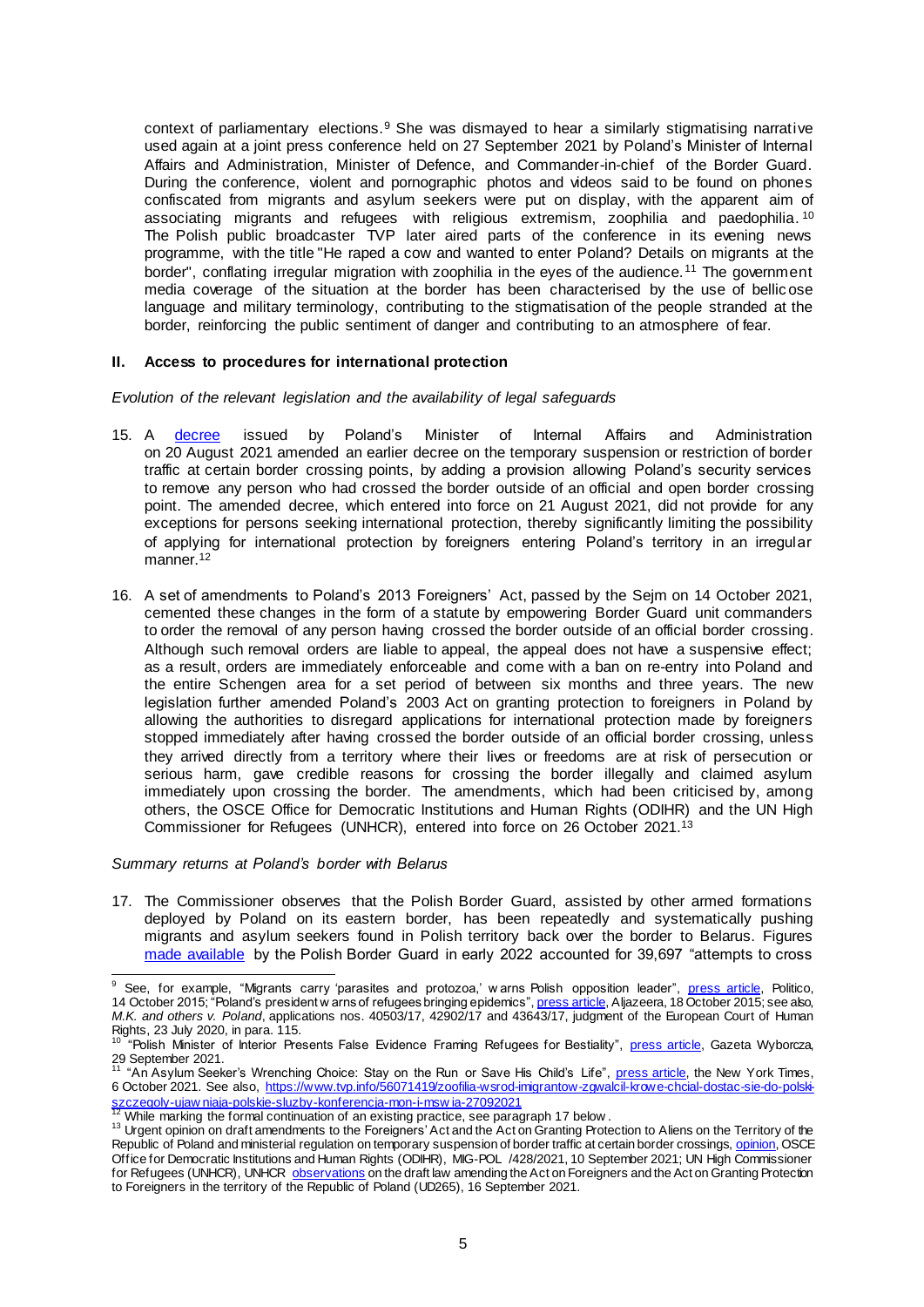the border with Belarus in an irregular manner, outside of the official border crossing points" recorded in the course of 2021. In their meetings with the Commissioner, local and regional commanders of the Border Guard argued that the legislation adopted by Poland in October 2021 had provided a legal basis for such actions. From her exchanges with the Border Guard commanders, civil society actors and other reliable sources, however, the Commissioner understands that the practice of pushing back migrants and asylum seekers had been occurring systematically even before the new legislation was adopted.

- 18. Thus, many persons crossing the Polish border, including those who made clear to the Polish authorities their intention to apply for international protection, have been pushed back and made to cross the border again multiple times. As an example, the two groups of people who emerged from the exclusion zone in the Commissioner's presence on the night of 16 November 2021 told her that they had by then spent several weeks in the woods on both sides of the border. A couple of Afghan asylum seekers, who had fled Afghanistan in August 2021, told the Commissioner that the Polish Border Guard had pushed them back into Belarus 13 times, despite them clearly stating their intention to request asylum in Poland to the Polish border guards on each occasion. Another group of asylum seekers from Ethiopia's conflict-torn Tigray region told the Commissioner that they had been pushed back to the border 5 times. Many other examples of repeated pushbacks have been documented by international human rights NGOs, such as Human Rights Watch, as well as civil society organisations active near the border area.<sup>14</sup> The repeated and systematic nature of pushbacks on Poland's border is further corroborated by the findings of the team from the Office of the UN High Commissioner for Human Rights (OHCHR) which visited Poland from 29 November to 3 December 2021. The UN OHCHR team interviewed 31 migrants and asylum seekers, documenting recurring cases of individual persons and groups of people, including children and persons who said they had requested international protection, being immediately and automatically returned to or across the border with Belarus.<sup>15</sup>
- 19. The Commissioner was informed by reliable sources that pushbacks are especially rife within the exclusion zone, where members of the Border Guard or of other armed formations often simply escort intercepted persons back to the border with Belarus without initiating any legal procedure or issuing any decision. While many migrants and asylum seekers are found outside of the exclusion zone, most – especially the weakest or the infirm – often do not make it that far before being summarily returned to the border. The lack of access by humanitarian actors and the media to the exclusion zone and the resulting lack of public scrutiny means there is little clarity as to how many migrants and asylum seekers have been intercepted within the zone and pushed back in this manner. <sup>16</sup> According to reports by civil society actors, border guards also routinely confiscate migrants' and asylum seekers' phones and chargers or damage them in order to prevent them from communicating or to destroy evidence of pushbacks.
- 20. On some occasions, the actions of the Polish border guards led to the separation of families of migrants and asylum seekers. In one reported case, a mother with children was pushed back across the border to Belarus while her husband was being treated in a local hospital; the family was reunited several days later after its members were again made to cross the border into Poland. Activists met by the Commissioner told her that migrants and asylum seekers with health problems were sometimes reluctant to seek medical treatment for fear of being pushed back to Belarus or separated from loved ones. One asylum seeker met by the Commissioner just outside the exclusion zone refused to receive treatment at a local hospital out of fear of being separated from her spouse. Several distraught migrants and asylum seekers met by the Commissioner at a local hospital told her that they had been separated from family members, did not know their whereabouts and were worried about their fate.

 <sup>14</sup> "Die Here or Go to Poland. Belarus' and Poland's Shared Responsibility for Border Abuses[, report](https://www.hrw.org/report/2021/11/24/die-here-or-go-poland/belarus-and-polands-shared-responsibility-border-abuses), Human Rights Watch,

<sup>24</sup> November 2021; see also, "Humanitarian crisis…" <u>report</u> by Grupa Granica, cited above in footnote 7.<br><sup>15</sup> Press <u>briefing notes</u> on Poland/Belarus border, Office of the UN High Commissioner for Human Right

<sup>21</sup> December 2021.<br><sup>16</sup> For an analysis and estimates of the possible numbers of persons pushed back to Belarus, as w ell as stories of the persons affected, see the "Humanitarian crisis..." report by Grupa Granica, cited above in footnote 7.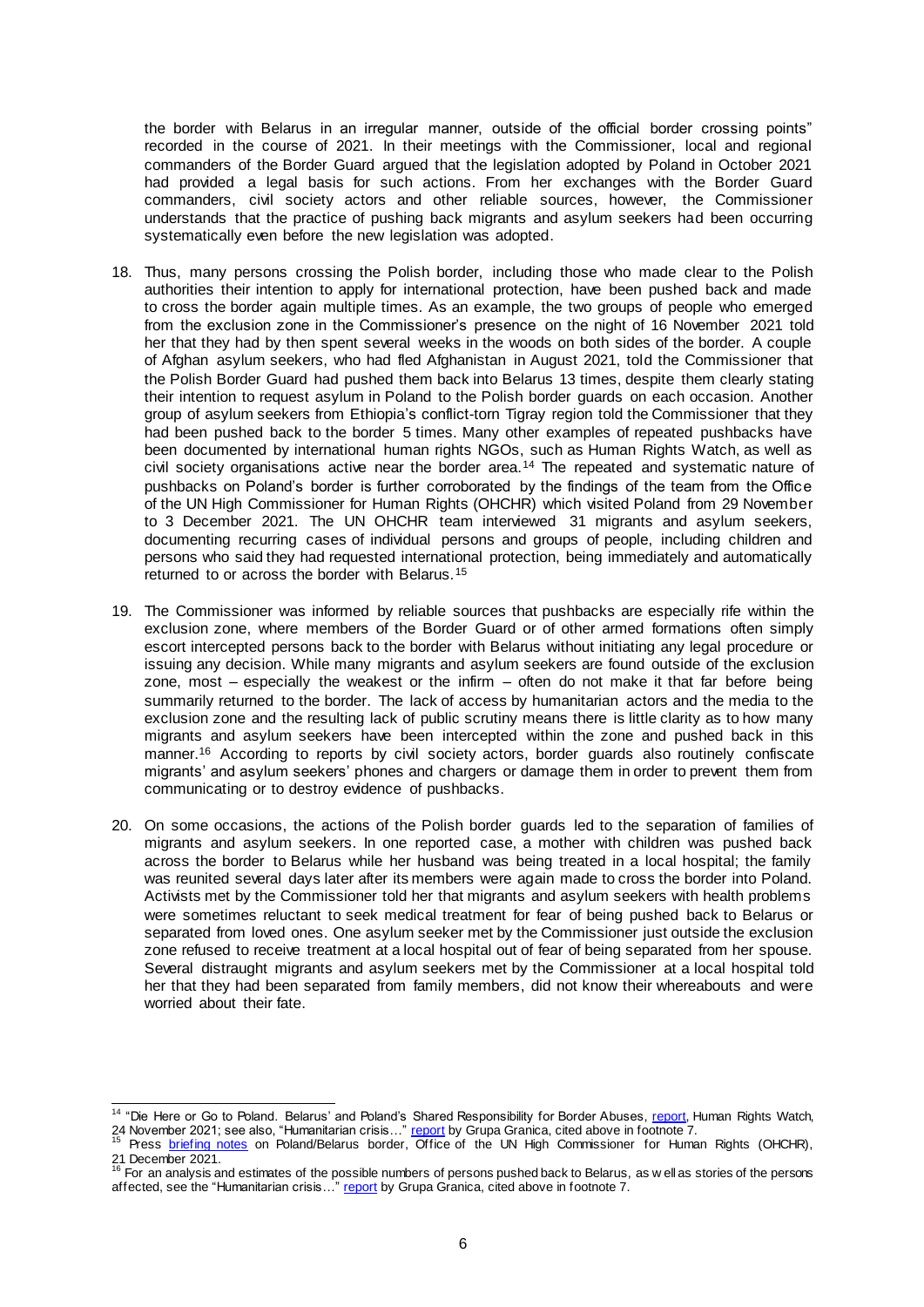#### **III. Humanitarian and human rights situation of persons stranded on Poland's border with Belarus**

*The humanitarian, material and sanitary situation of the persons stranded near Poland's border with Belarus*

- 21. The Commissioner considers that the combination of the lack of access to asylum, pushbacks, the failure of the Polish authorities to provide humanitarian assistance and the prevention by Poland of access by providers of humanitarian assistance and legal aid has significantly contributed to many migrants and asylum seekers being trapped in the cold and swampy woods on Poland's border with Belarus for extended periods of time – several weeks or even months in some cases. This has resulted in extensive loss of life and severe damage to health among many migrants and asylum seekers. According to several reports, at least 21 people, adults and children alike – including a one-year-old boy – lost their lives in the woods in 2021.<sup>17</sup> The identity and profiles of some of the victims have since been publicised in the media.<sup>18</sup> Humanitarian actors, human rights activists and local residents met by the Commissioner told her they routinely encountered thirsty, hungry, sick and exhausted persons showing signs of hypothermia who had spent many nights in sub-zero temperatures in the woods without access to clean drinking water, food and warm clothes or cover. Interviews conducted with migrants and asylum seekers by the UN OHCHR team contained accounts of the "dire conditions suffered by them on both sides of the border, with no or limited access to food, clean water and shelter, often amid freezing temperatures."<sup>19</sup> One migrant woman reportedly gave birth in the woods, only to be pushed back into Belarus with the new-born child just hours after delivery.
- 22. During her mission, the Commissioner visited the hospital in Hajnówka, one of several hospitals in the region that treats migrants and asylum seekers found in the border area, and exchanged with its deputy director and duty staff. The Commissioner learned that the hospital had treated about 200 migrants and asylum seekers to date. Twenty-three people, including three patients in a critical condition, had been admitted to the hospital's emergency ward in the week preceding the Commissioner's mission. One of those treated in the emergency ward during the Commissioner's visit, a 38-year-old mother of five, had suffered a miscarriage; despite the hospital staff's best efforts, she died in the hospital's emergency ward on 5 December 2021 after suffering severe organ failure.<sup>20</sup> The Commissioner noted that migrants and asylum seekers treated at the hospital bore clear signs of their ordeal, such as wounds, frostbite on limbs and exhaustion. A small number of migrants and asylum seekers admitted to the hospital tested positive for Covid-19. Most of those admitted were in urgent need of hydration, food and warm shelter. As soon as the patients' condition improved, they would usually be taken away by the border guards who, as the Commissioner herself observed, kept guard on the hospital wards. The Commissioner was extremely impressed with the professionalism and dedication of the hospital's staff and direction.
- 23. In addition to her encounters at the hospital, the Commissioner also spoke with migrants and asylum seekers in a local border guard unit, and in the wooded area on the verge of the exclusion zone near the border town of Czeremcha. One family of asylum seekers with many young children – the youngest being a four-months-old baby – had spent several weeks in the woods in the border area. They told the Commissioner they had been enticed into travelling to Belarus by ads placed by travel agencies on local TV and social media, promising legal entry through Belarus into the Schengen area. Each person was charged fees of several thousand dollars for the service, which covered a flight to Minsk, the Belarusian visa and transportation to the Polish border. They were then forced to cross by the Belarusian state agents, who used physical force, beatings and threats and set guard dogs on them.

 17 "One-year-old Syrian child dies in forest on Poland-Belarus border[", press article](https://www.theguardian.com/world/2021/nov/18/one-year-old-syrian-child-dies-in-forest-on-poland-belarus-border), the Guardian, 18 November 2021. See also, "MSF leaves Polish border", <u>press statement,</u> cited above in footnote 6.<br><sup>18</sup> "Mama, Pray for Us. A Chronicle of Refugee Deaths along the Border Betw een Poland and Belarus", <u>press article</u>, Spiegel /

Lighthouse Reports, 22 December 2021.

See OHCHR [briefing notes](https://www.ohchr.org/EN/NewsEvents/Pages/DisplayNews.aspx?NewsID=28004&LangID=E) cited above, in footnote 15.

<sup>&</sup>lt;sup>20</sup> "Kurdish w oman w ho miscarried after crossing Belarus border dies in Polish hospital", <u>press article</u>, Notes from Poland, 5 December 2021.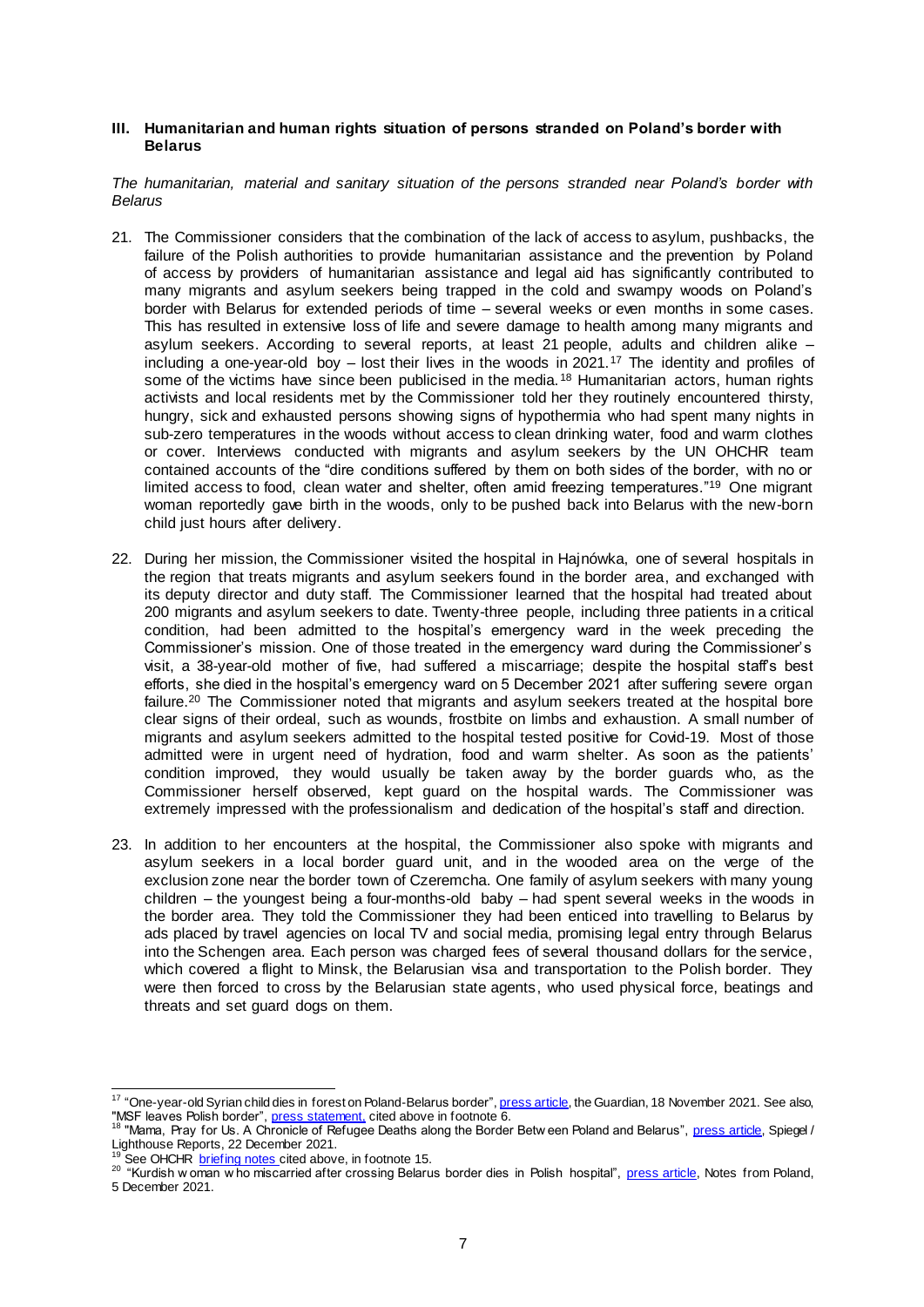- 24. While a decrease in the number of crossings from Belarus was reported towards the end of 2021,<sup>21</sup> civil society activists working on the border estimate that up to 1,000 people may still be present in borderland woods. The Commissioner regrets that, due to the information blockage resulting from the official ban imposed by Poland on access to the exclusion zone, these estimates cannot be independently verified.
- 25. The volunteers working on the border also relayed to the Commissioner migrants' and asylum seekers' reports of having suffered brutality at the hand of Belarusian border guards, including beatings and setting guard dogs on them, in order to coerce them into entering or re-entering Poland. The Commissioner was informed that one of the migrants claimed to have been raped when in Belarus. Such information is consistent with that collected by others. OHCHR, for example, reported that the majority of persons interviewed said that, while in Belarus, they had been beaten or threatened by security forces, with several saying that Belarusian security forces had demanded extortionate sums for food and water.<sup>22</sup> Similarly, Human Rights Watch reported hearing first-hand accounts of violence, abuse, theft and extortion by Belarusian border quards. $^{23}$  Amnesty International also reported beatings and other serious torture or other ill-treatment, including cases of people being deprived of food, water, shelter and sanitation, as well as theft of phones and money or extortion by members of Belarusian forces.<sup>24</sup> The Commissioner notes that concerns about the treatment of persons on the Belarusian side of the border, including those pushed back by Poland, are long-standing.<sup>25</sup> She further notes that the Polish government itself has frequently alluded to the brutality of the actions of Belarusian authorities in directing persons towards the border and forcing them to cross, thus expressing awareness of such treatment from an early stage.<sup>26</sup> In a TV <u>[interview](http://www.prezydent.pl/aktualnosci/wypowiedzi-prezydenta-rp/wywiady/wywiad-prezydenta-rp-dla-goscia-wiadomosci-tvp-calosc,34343)</u> given on 24 August 2021, the Polish President stated that "the brutal use of these people by the Belarusian authorities cries out to heaven for vengeance" and called their treatment "absolutely merciless".<sup>27</sup>

## **IV. Observations on Poland's laws and practices in view of its obligations under the Convention**

26. In this section, the Commissioner's observations above are discussed further in connection to Poland's specific obligations under the ECHR and the Court's case law. In this respect, the Commissioner first makes the general observation that the situation at Poland's border with Belarus has attracted Europe-wide attention, raising questions about the way in which Poland but also other member states should appropriately respond to challenging situations of irregular arrivals at their borders, now and in the future. On the basis of her extensive work on the issue of summary returns by member states (see above, in footnote 2), the Commissioner notes with concern that summary returns of persons arriving in an irregular manner are becoming an increasingly systematic practice in Europe, which is sometimes formalised in domestic law, such as in the case of Poland. International bodies, national human rights structures, civil society actors and investigative journalists have reported pushback-related practices in more than half of all Council of Europe member states from 2018 onwards. These developments have coincided with the proliferation of arguments by member states that such practices can be justified in view of the Court's case-law, especially since the Grand Chamber's judgment in *N.D. and N.T. v. Spain. <sup>28</sup>* This has not only involved, in the Commissioner's view, very expansive readings of the limited and exceptional

l

<sup>&</sup>lt;sup>21</sup> "MSF leaves Polish border"[, press statement](https://www.msf.fr/communiques-presse/pologne-bielorussie-msf-quitte-la-region-faute-d-acces-aux-exiles-menaces-par-le-froid) cited above in footnote 6. Statistic[al data](https://www.strazgraniczna.pl/pl/aktualnosci/9689,Nielegalne-przekroczenia-granicy-z-Bialorusia-w-2021-r.html) made available by the Polish Border Guard noted that the number of recorded attempts to cross the border from Belarus in an irregular manner peaked in October 2021 (17,447 recorded attempts) but later dropped in November (8,917) and December 2021 (1,740).

<sup>&</sup>lt;sup>22</sup> See OHCHR **briefing notes** cited above, in footnote 15.

<sup>&</sup>lt;sup>23</sup> "Die Here or Go to Poland..."[, report,](https://www.hrw.org/report/2021/11/24/die-here-or-go-poland/belarus-and-polands-shared-responsibility-border-abuses) cited above in footnote 14.

 $^{24}$  "Belarus/EU: New evidence of brutal violence from Belarusian forces against asylum-seekers and migrants facing pushbacks from the EU", [report,](https://www.amnesty.org/en/latest/news/2021/12/belarus-eu-new-evidence-of-brutal-violence-from-belarusian-forces-against-asylum-seekers-and-migrants-facing-pushbacks-from-the-eu/#:~:text=Amnesty%20International%20interviewed%20a%20total,by%20EU%20countries%2C%20including%20Poland.&text=There%20were%20about%20ten%20%5BBelarusian,had%20four%20dogs%20with%20them.) Amnesty International, 20 December 2021.

<sup>&</sup>lt;sup>25</sup> "Trapped betw een Poland and Belarus, 32 Afghans — and their cat — have become symbols of Europe's new border crisis", [press article,](https://www.washingtonpost.com/world/europe/afghan-refugees-poland-belarus/2021/09/03/396c2fe0-0c00-11ec-a7c8-61bb7b3bf628_story.html) Washington Post, 3 September 2021; "Syrians in Polish forest accuse Lukashenko's forces of brutality[", press article,](https://www.politico.eu/article/tale-syrian-migrant-poland-forest-belarus-lukashenko-asylum-border/) 

Politico, 9 December 2021.<br><sup>26</sup> See, for example, the <u>tw eet</u> by the Polish Ministry of Defence of 10 November 2021. See also, "MON pokazał now e nagranie z migrantami. Tak traktują ich Białorusini" (the Ministry of Defence shows new footage with migrants. This is how Belarusians treat them", <u>press article</u> (in Polish), TVP.info, 12 November 2021; "Strzały na granicy. Tak białoruskie służby terroryzują migrantów " ("Shots fired at the border. This is how Belarusian forces terrorise migrants"), <u>press article</u> (in Polish), PolskieRadio24,

<sup>10</sup> November 2021.<br><sup>27</sup> "Wywiad Prezydenta RP dla "Gościa Wiadomości" TVP" ("The President's interview for TVP news guest") (in Polish),

<sup>24</sup> August 2021. <sup>28</sup> *N.D. and N.T. v. Spain*, application nos. 8675/15 and 8697/15, judgment [GC] of 13 February 2020.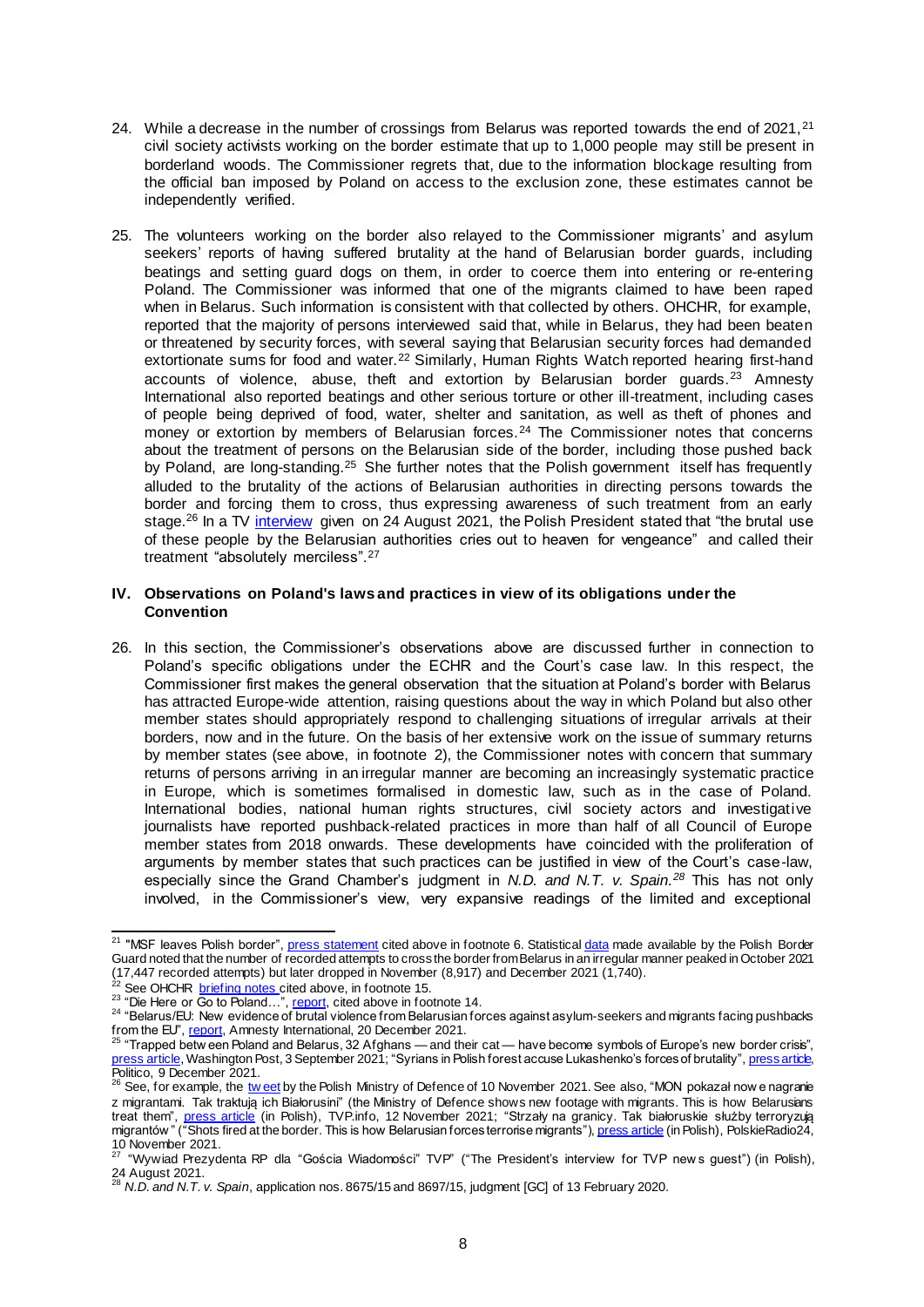circumstances, set out by the Grand Chamber, in which not making an individual assessment before expulsion may be compatible with Article 4 of Protocol No. 4 ECHR due to the person's own conduct. It has also led to member states sometimes justifying summary returns which have, in the view of the Commissioner, clearly failed to observe those member states' fundamental and nonderogable obligations, especially under Article 3 ECHR. In this context, it is paramount to ensure that the protection of the rights of asylum seekers and migrants under the Convention remains practical and effective, even in clearly challenging situations, with the current case playing a potentially important role in how such protection will be seen across Europe in the future.

# *Obligations under Articles 2 and 3 ECHR*

- 27. In the view of the Commissioner, the legal framework in place in Poland, and the practice of summarily returning persons who have entered irregularly across the border with Belarus – whether carried out within or outside that legal framework – raise acute concerns as to the compatibility with Poland's obligations under Article 3 ECHR. In this respect, she firstly notes that, in other cases, the Court has already had occasions to deal with questions of denial of asylum applications by Polish authorities at official border crossing points,<sup>29</sup> which occurred before the recent tightening of their approach in relation to Belarus' actions to direct migrants and asylum seekers to Poland's borders. In these cases, in which the applicants claimed that Belarus was not a safe third country, the Court was satisfied that that there was no guarantee that their asylum applications would be seriously examined by the Belarusian authorities in order to prevent onward return to their country of origin. 30
- 28. Secondly, the Commissioner notes that the serious ill-treatment by Belarusian state agents of persons returned across the Polish-Belarusian border, as outlined in paragraph 25 above, would, in her view, clearly meet the threshold of severity under Article 3 ECHR. Furthermore, as set out above, concerns about such treatment have been repeatedly raised and widely documented, with the Polish authorities themselves showing awareness of such concerns and condemning the actions of the Belarusian authorities in this regard. As such, the Commissioner considers that the policy of summary returns to Belarus, without an individualised assessment of the risks involved, has resulted in the Polish authorities knowingly subjecting persons pushed back to treatment contrary to Article 3 ECHR.
- 29. Thirdly, with some reported exceptions which appear to be mainly the result of exceptional decisions taken by local border guards or commanders, the policy of blanket and summary returns does not take into account the dire humanitarian situation in which people find themselves, often for prolonged periods, as a result of repeated pushbacks by Poland and being blocked on the Belarusian side, as described in paragraphs 21 to 24 above. This, in the view of the Commissioner, has led to persons being knowingly left without access to basic necessities, such as food, drinking water and shelter, while measures to alleviate this situation – either by the Polish authorities directly, or indirectly by allowing other actors' access to persons in need – are generally lacking, as has also been described above. Based on the discussions with persons who have spent prolonged periods in the border region, as well as the reports of others, the Commissioner considers that such situations pose a clear threat to their rights and freedoms under the Convention, including under Article 3 and, in some cases, the right to life under Article 2 ECHR.

#### *Obligations under Article 4 of Protocol No. 4 ECHR*

30. The Commissioner considers that both the legal framework in place and the associated practice of summary returns, as set out in paragraphs 15-18 above, do not provide for the individual identification or a reasonable and objective examination of the particular case of each individual person of a group that is expelled, as required by Article 4 of Protocol No. 4 ECHR.<sup>31</sup> The Commissioner notes that summary returns without such individualised examination cannot be

 <sup>29</sup> Including the concerning "systemic practice of misrepresenting the statements given by asylum-seekers in the official notes drafted by the officers of the Border Guard", see *M.K. and Others v. Poland*, applications nos. 40503/17, 42902/17 and 43643/17, judgment of 23 July 2020, paragraph 174; see also, *D.A. and Others v. Poland*, application no. 51246/17, judgment of 8 July 2021, paragraph 60. <sup>30</sup> *M.K. and Others v. Poland*, judgment of 23 July 2020, cited above, paragraph 178; *D.A. and Others v. Poland*, judgment of

<sup>8</sup> July 2021, cited above, paragraph 64. <sup>31</sup> *N.D. and N.T. v. Spain*, judgment [GC] of 13 February 2020, cited above, paragraph 195; *Hirsi Jamaa,and Others v. Italy*, application no. 27765/09, judgment [GC] of 23 February 2012, paragraph 185.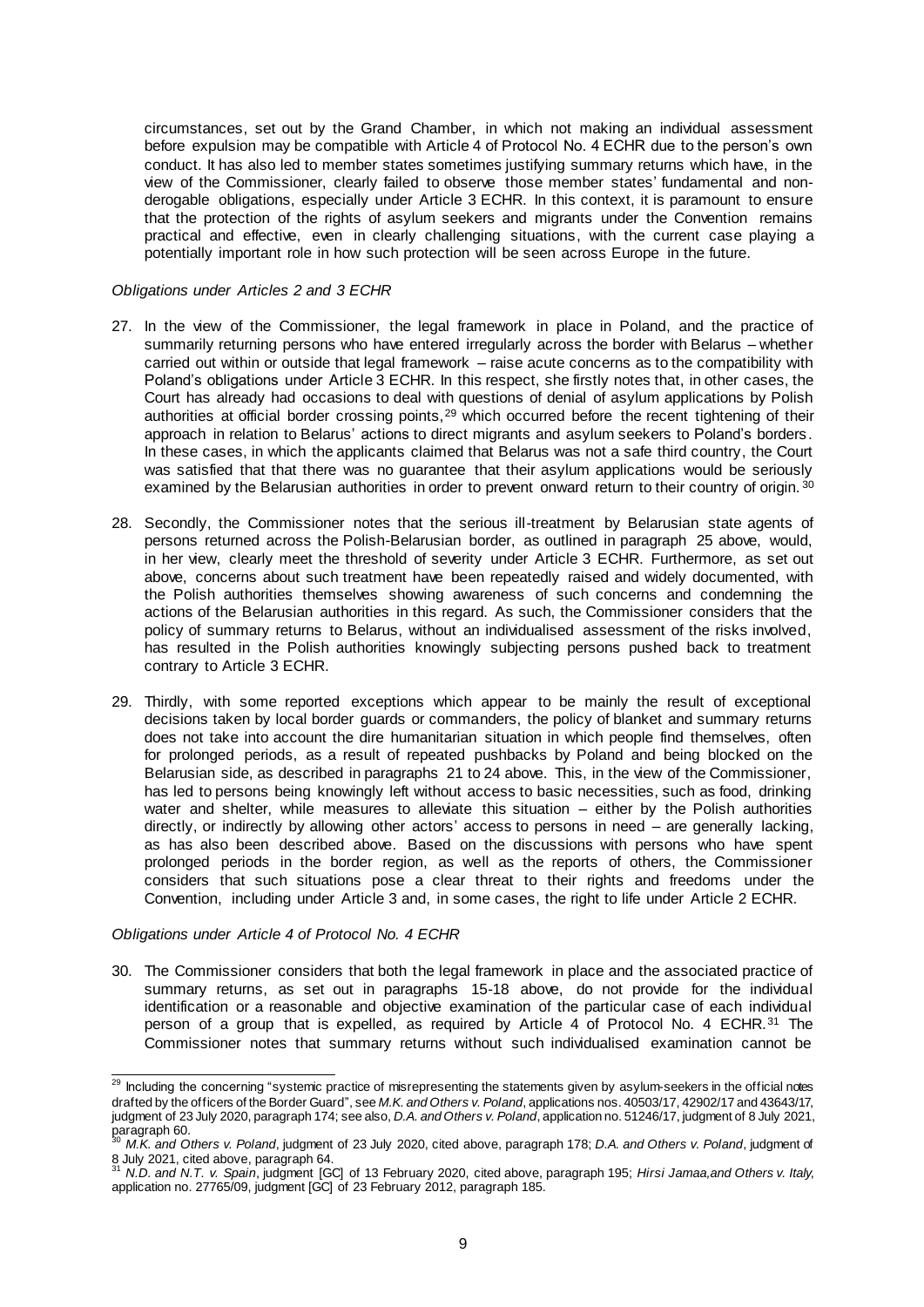disconnected from the wider apparent objective of the Polish authorities to prevent migrants and asylum seekers from entering Poland from Belarus. However, at least formally, Poland's legal framework, as described in paragraphs 13 and 14 above, is focused on ensuring that requests for entry, including in relation to seeking protection, should be made at official border crossing points. In this regard, the Commissioner notes that the Court has already found that the mere existence of such a possibility on paper may not be sufficient to consider that 'genuine and effective access' to legal means of entry actually exist. $32$  In addition to her comments above about the Court's earlier findings on denial of asylum applications at official border crossings, the Commissioner notes that the situation at the Polish-Belarusian border since August 2021 has been dynamic and that the Polish authorities have often suspended traffic at border crossings or closed some of them in response to this, casting doubt on the possibilities of legal entry at all times and in all cases.

31. However, to the extent that, in individual cases, seeking entry at an official border crossing point may have been theoretically possible, the Commissioner further observes the following. Firstly, the immediate return of a person who crossed the border in an irregular manner, often without further formal notice or procedure, prevents that person from presenting cogent reasons for not having made use of an official entry point, and such reasons from being considered at the moment of expulsion.<sup>33</sup> Secondly, she observes that, especially in the context of the current situation at Council of Europe member states' borders with Belarus, the place and manner of attempted entry, as well as the numbers involved, may not always be deliberate choices of migrants and asylum seekers, but rather the result of coercion, instructions or other circumstances external to their will. In particular, the Commissioner notes that the Polish authorities, the authorities of some other member states and European Union institutions, have regarded arrivals of migrants and asylum seekers at Poland's borders as an element of so-called 'hybrid attacks' orchestrated by Belarus. The Parliamentary Assembly of the Council of Europe has noted that these arrivals constituted an 'instrumentalisation' of migration movements by Belarus. <sup>34</sup> Such actions have reportedly been characterised by misinformation and people being directed to specific places on the border by Belarusian authorities, and even the use of threats and physical violence to make persons cross.<sup>35</sup> Therefore, the Commissioner finds it doubtful that, in this complex situation where many persons found themselves the victims of the circumstances created by the reprehensible conduct of the Belarusian authorities, the manner of their entry into Poland can appropriately be considered within the context of their own conduct, much less culpability, that would, under the criteria set out by the Court, potentially allow member states not to conduct an individualised assessment before expelling them.

# *Interplay between obligations under Article 4 of Protocol no. 4 and Articles 2 and 3 ECHR*

32. The Commissioner notes that the application of any exceptions to the normal safeguards to uphold the prohibition of collective expulsion must be without prejudice to states' obligations under Articles 2 and 3 ECHR,<sup>36</sup> which must be observed even in the face of significant challenges or times of emergency. In light of the observations on Poland's Article 2 and 3 obligations, in particular in paragraphs 25 and 27-29 above, the Commissioner notes that risks associated with ill-treatment by the Belarusian authorities, and those emanating from the dire humanitarian situation in which people are left in the border area, arise as soon as they are returned across the border. As such, an approach in which persons crossing the border irregularly are immediately returned and simply informed that they can only apply for entry at an official border crossing (or otherwise redirected to such a crossing) does not provide a safeguard against such risks in the general situation as set out in sections 1-3 above. These risks will affect such persons from the moment when they are returned across the border until at least the theoretical moment at which they would be able to present themselves at such a crossing. $37$  The Commissioner further notes that, if the objective is to ensure that applications for entry, including protection, are appropriately processed at places designated

 <sup>32</sup> *N.D. and N.T. v. Spain*, judgment [GC] of 13 February 2020, cited above; *Shahzad v. Hungary*, application no. 12625/17, judgment of 8 July 2021; *M.H. and Others v. Croatia*, applications nos. 15670/18 and 43115/18, judgment of 18 November 2021. <sup>33</sup> *N.D. and N.T. v. Spain*, judgment [GC] of 13 February 2020, cited above, paragraph 201.

<sup>&</sup>lt;sup>34</sup> Parliamentary Assembly, <u>Resolution 2404(2021)</u> on instrumentalised migration pressure on the borders of Latvia, Lithuania and Poland w ith Belarus, 30 September 2021.

 $5$  See, e.g., the references made in footnotes 23-27 above.

<sup>36</sup> *N.D. and N.T. v. Spain*, judgment [GC] of 13 February 2020, cited above, in paragraph 201.

<sup>&</sup>lt;sup>37</sup> Where, for reasons discussed above, possibilities of access may be theoretical rather than genuine and effective at any rate, in particular for persons returned to the border w ith a ban on re-entry referred to in paragraph 16 above.